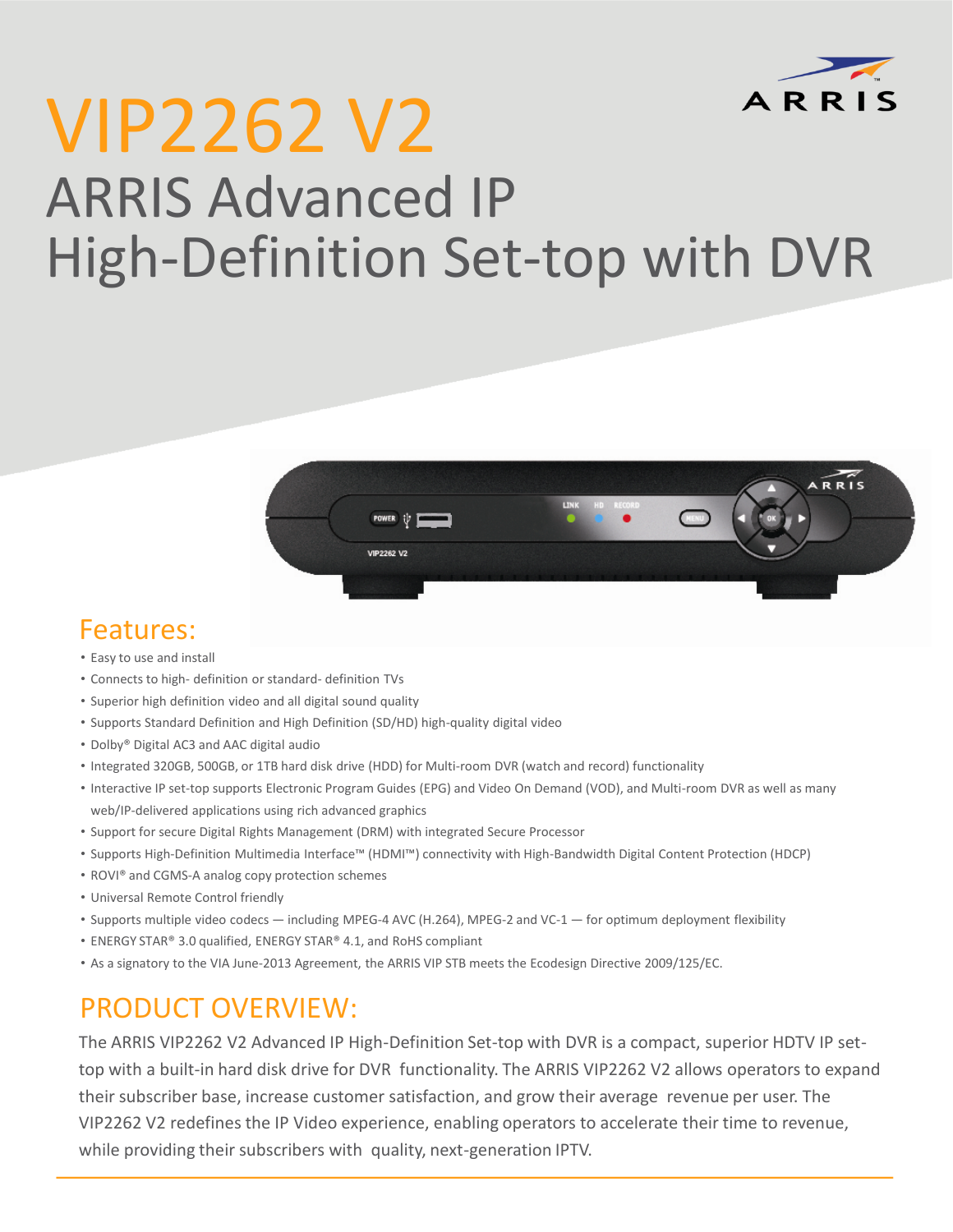

The VIP2262 V2 offers consumers rich home entertainment experiences with crystal clear HD picture and surround sound. Consumers can also enjoy the added convenience of watching one channel in one room while enabling personalized DVR control of another channel in another room, along with the flexibility of watching on-demand services whenever they want.

The VIP2262 V2 is part of the ARRIS comprehensive, secure, flexible, reliable, scalable, and open end-to-end IPTV Solution Suite, which enables operators to effectively compete with the incumbent Video Provider while bringing down the cost of delivering compelling next-gen HD IP video experiences. The deployment of the VIP2262 V2 allows operators to retain high-value customers and grow their subscriber base, increase average revenue per user (ARPU), and lower capital spending, all while improving customer loyalty and retention. With the VIP2262 V2, operators can deliver a myriad of differentiated offerings that meet the growing consumer demand for personalized video content and delivery options while balancing the need to closely manage their capital investment and operating expenses.

The VIP2262 V2 offers subscribers the latest advanced IPTV experiences and features, including: **Capabilities:**

•Two-way IP capabilities to support multiple interactive applications, such as Broadcast TV, time-shifted TV, and multicast

•Feature-rich interactive applications and graphics

•Digital TV functionality, including interactive electronic program guide (EPG) and video on demand (VOD)

• Digital video scaling and hardware for multiple picture-in-picture (PiP) supports up to 16 PiPs in a Mosaic-style view

#### **Features:**

•A high-end system-on-a-chip (SoC) 1,100 DMIPS microprocessor and enhanced graphics to decode HD and SD digital TV and output high-quality surround sound audio

•256 MB DRAM (optional up to 512 MB)

•Flash memory (optional up to 256 MB)

•Expanded memory and a full range industry-standard audio, video and data inputs / outputs •Rear Panel Interfaces include Ethernet, Composite Video, L/R Audio, Optical S/PDIF, Component, HDMI v1.3, Optional HPNA v3.1, and Power

•Front Panel Interfaces include Power, Status LEDs, Control Buttons, IR port for Remote Control, and USB 2.0 port

The VIP2262 V2 is Ericsson Mediaroom™ certified. It redefines the high-definition IP Video experience, delivering innovative, cost-effective IPTV with instantaneous channel changes, easy to use and easy to understand interactive program guides, and advanced services like VOD, multi-room DVR, multiple picture-inpicture capabilities, media sharing, and parental control.